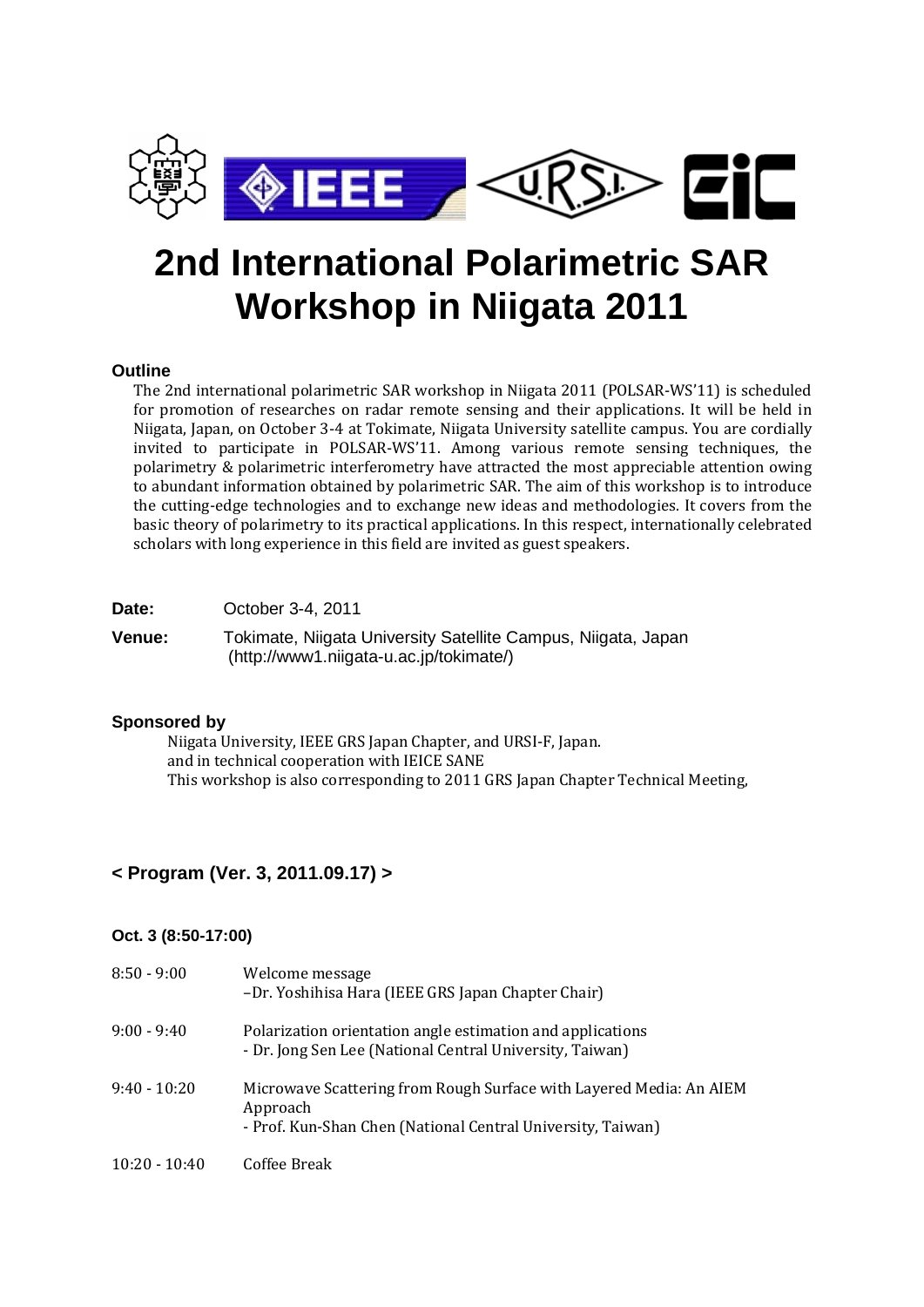| $10:40 - 11:20$ | Polarimetric SAR Interferometry for Information Product Generation<br>- Dr. Kostas Papathanassiou (German Aerospace Centre, Germany)                                                      |
|-----------------|-------------------------------------------------------------------------------------------------------------------------------------------------------------------------------------------|
| $11:20 - 12:00$ | Forest canopy and foliage structure parameters from POLSAR data<br>- Dr. Tomas Ainsworth (Naval Research Laboratory, USA)                                                                 |
| $12:00 - 13:30$ | Lunch                                                                                                                                                                                     |
| $13:30 - 14:10$ | Interoperability of radar and optical data for forest information assessment and<br>outcomes for carbon monitoring<br>- Prof. Anthony K. Milne (University of New South Wales, Australia) |
| $14:10 - 14:40$ | Estimating above ground biomass using PALSAR and LiDAR<br>- Dr. Akira Kato (Chiba University, Japan)                                                                                      |
| $14:40 - 15:10$ | Understanding of Polarimetric SAR Data from Vegetated Surfaces: Backward<br>Model, Forward Model, and Experiment<br>- Dr. Motofumi Arii (Mitsubishi Space Software, Japan)                |
| $15:10 - 15:30$ | <b>Coffee Break</b>                                                                                                                                                                       |
| $15:30 - 16:00$ | The progress research on circularly polarized synthetic aperture radar onboard<br>microsatellite and UAV<br>- Dr. Josaphat Tetuko Sri Sumantyo (Chiba University, Japan)                  |
| $16:00 - 16:30$ | TBD<br>-Dr. Kei Suwa (Mitsubishi Electric Corp, Japan)                                                                                                                                    |
| $16:30 - 17:00$ | SAR remote sensing in mountainous area<br>- Dr. Sang-Eun Park (Niigata University, Japan)                                                                                                 |
| $17:30 -$       | Dinner                                                                                                                                                                                    |

## **Oct. 4 (9:30-17:00)**

| $9:30 - 10:20$  | Remote Sensing of Ocean Surface Wind, Current, Wave, and Internal Wave using<br>Synthetic Aperture Radar<br>- Prof. Wooil M. Moon (University of Manitoba, Canada)    |
|-----------------|-----------------------------------------------------------------------------------------------------------------------------------------------------------------------|
| $10:20 - 10:40$ | Coffee Break                                                                                                                                                          |
| $10:40 - 11:20$ | Optimazation of Polarimetric Contrast Enhancement and its application<br>- Prof. Jian Yang (Tsinghua University, China)                                               |
| $11:20 - 12:00$ | Potential assessement of SAR in compact and full polarimetry mode for snow/ice<br>detection<br>- Prof. G. Venkataraman (Indian Institute of Technology Bombay, India) |
| $12:00 - 13:30$ | Lunch                                                                                                                                                                 |
| $13:30 - 14:10$ | An adaptive approach for polarimetric data to classify the land cover<br>- Prof. Dharmendra Singh (Indian Institute of Technology Roorkee, India)                     |